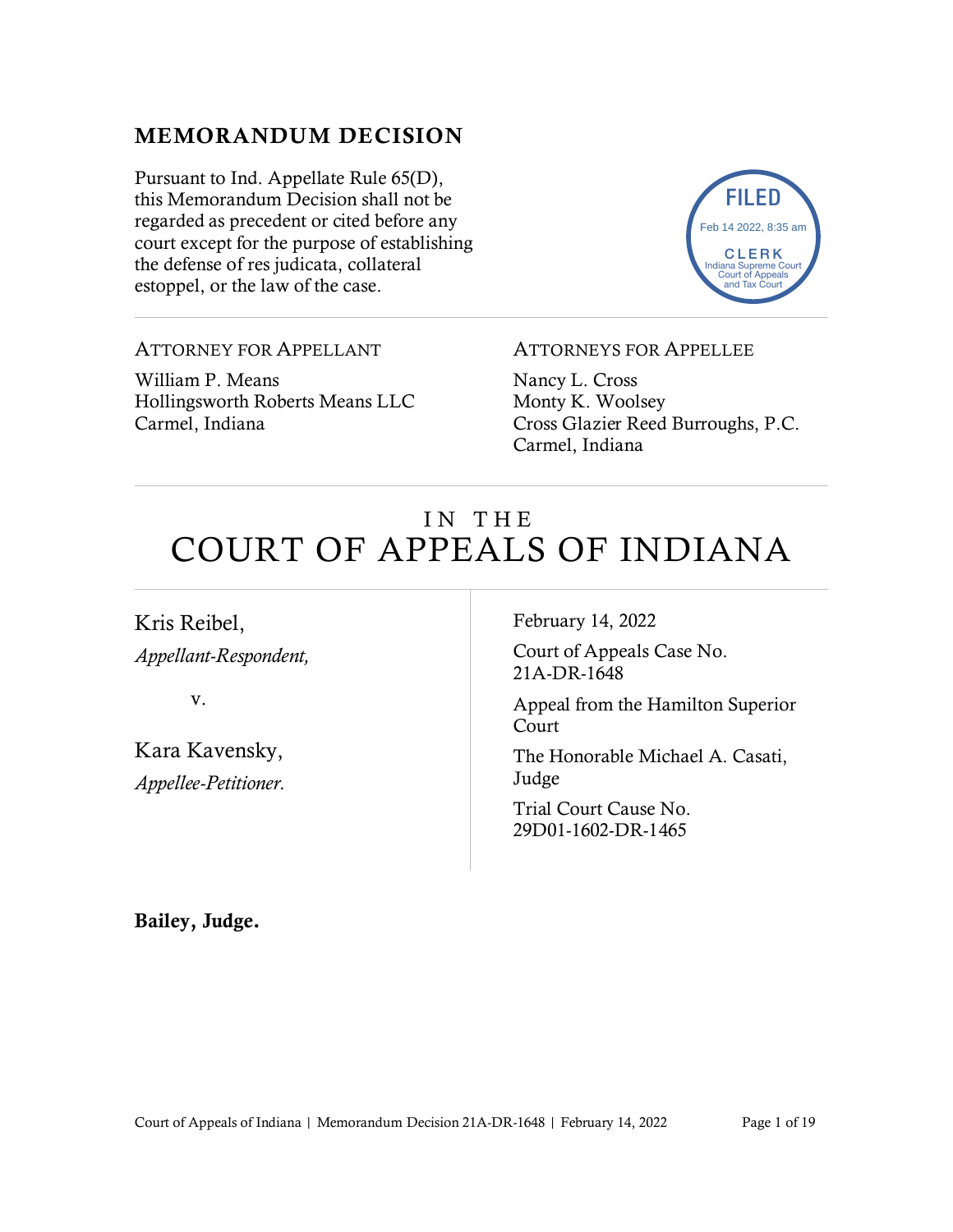# Case Summary

- [1] Kris Reibel ("Reibel") appeals the order finding him in contempt of the parties' court-approved dissolution settlement agreement ("the Settlement Agreement"), assessing damages, and imposing attorney fees.
- [2] We affirm in part, reverse in part, and remand with instructions.

## Issues

- [3] Reibel raises six issues which we consolidate and restate as the following four issues:
	- I. Whether the trial court's order that Reibel transfer to Kara Kavensky ("Kavensky"), within fourteen days, one half of the funds from his simplified employee pension ("SEP account") was an impermissible modification of the Settlement Agreement.
	- II. Whether the amounts Reibel was ordered to pay for the Lowe's credit card debt and health care expenses were supported by sufficient evidence.
	- III. Whether the trial court's orders that Reibel pay Kavensky interest on assessed damages and refrain from claiming the children as tax exemptions for the next four years are abuses of the court's discretion.
	- IV. Whether the trial court's order awarding Kavensky \$3,000 in attorney fees is an abuse of discretion.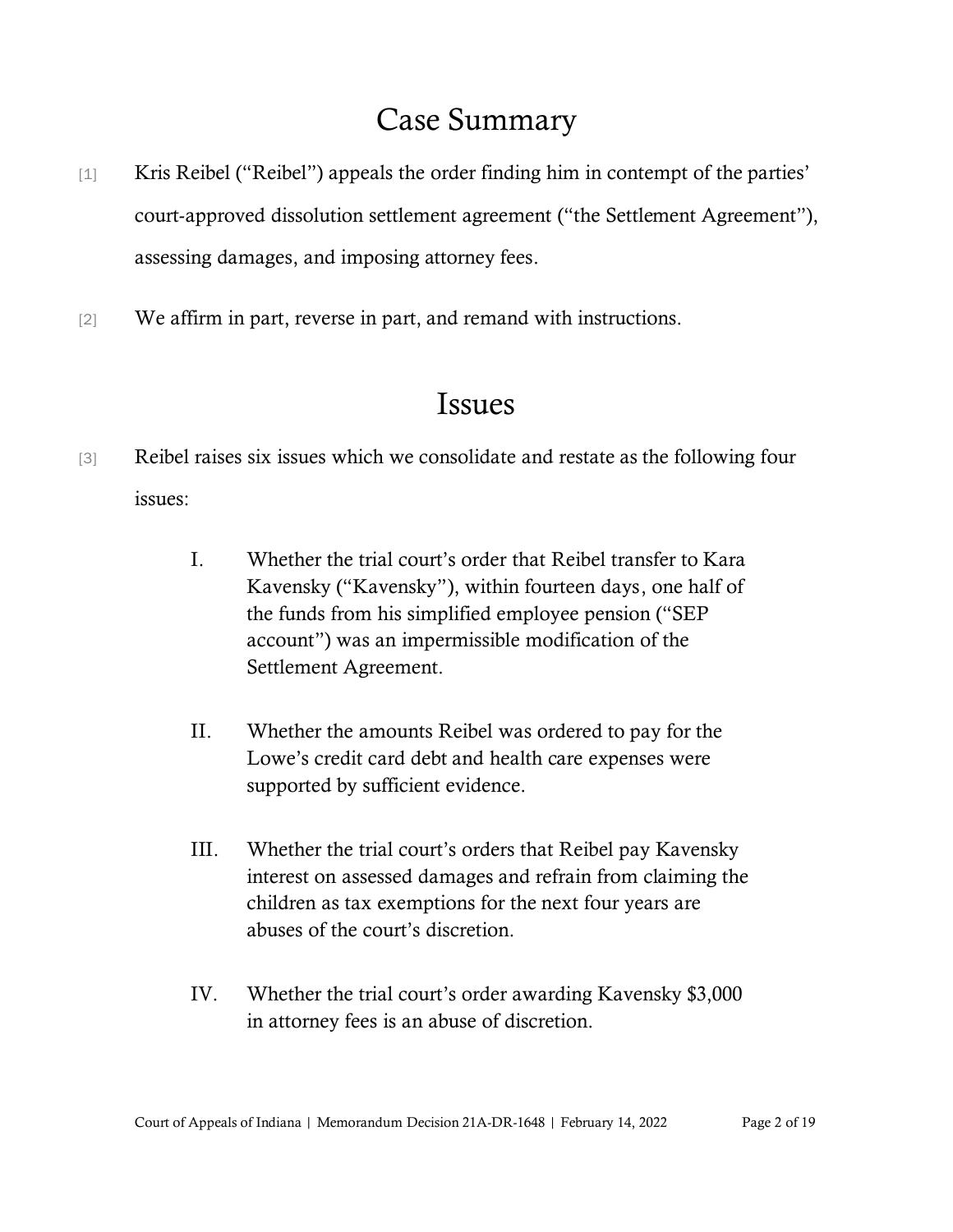# Facts and Procedural History

[4] The parties were married on November 23, 1996, and three children were born of the marriage. In their subsequent dissolution action, the parties—proceeding pro se—filed the Settlement Agreement, which the trial court approved and incorporated into its final dissolution decree on April 20, 2016. The relevant portions of the Settlement Agreement state:

> 2.04 Investment Accounts … Husband's SEP retirement account shall be used by Husband for needed maintenance to the marital residence, and the remaining amount shall be divided equally into SEP or IRA accounts for Husband and Wife.

> > \* \* \*

3.02 Debts and Obligations of Husband ... The Lowes credit card is to be paid by Husband within 6 months from [the] proceeds of [the] SEP account. Husband will assume minimum payments on [the] Lowes card once Wife vacates [the] marital residence.

\* \* \*

### ARTICLE V CHILD SUPPORT

#### \* \* \*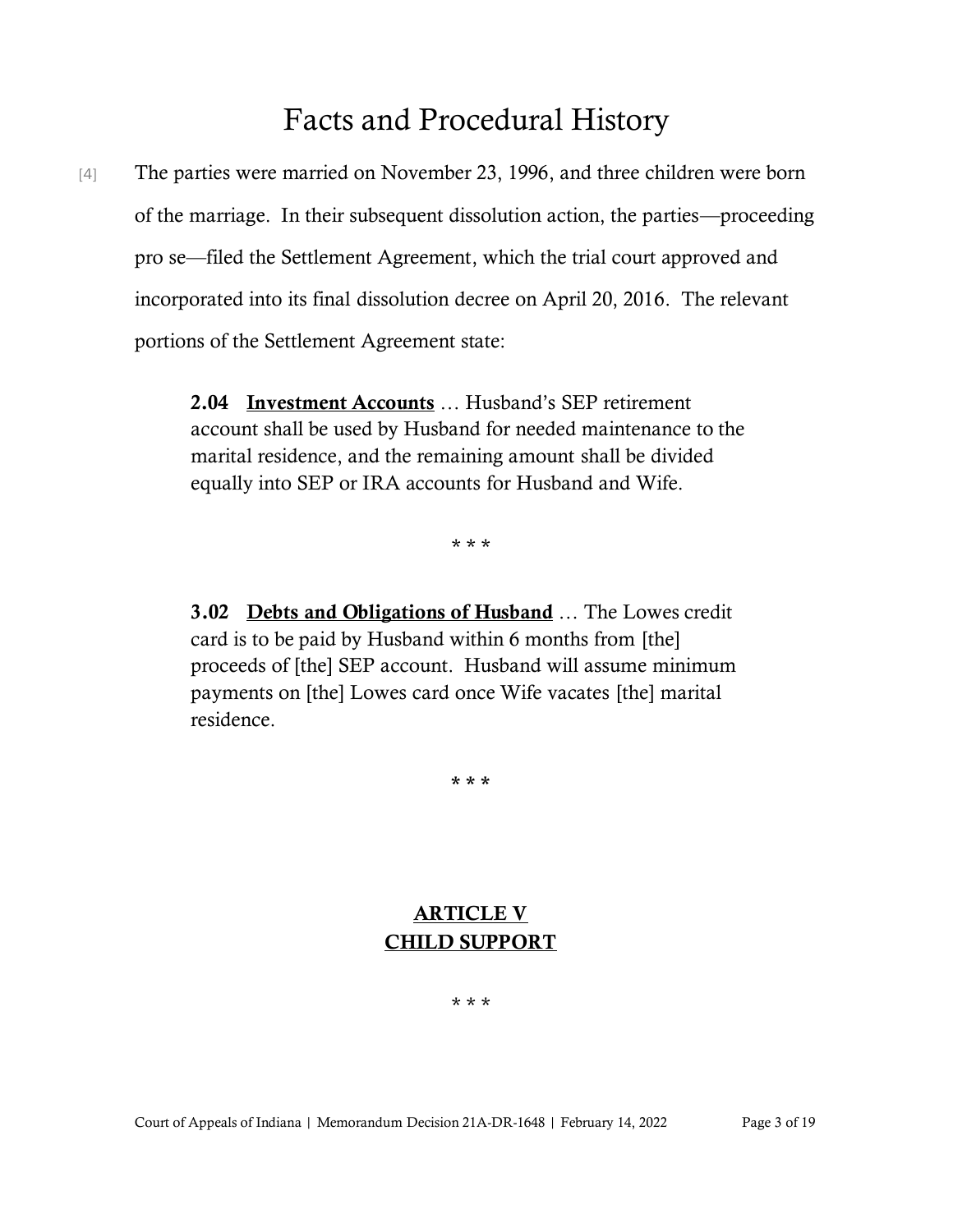5.03 Health Care Expenses ... [Beginning on April 1, 2016,<sup>1</sup>] Wife shall pay the first \$1,744 of uninsured medical expenses annually, with any additional expenses to be divided by percentage of income, currently Husband [at] 77% and Wife [at] 23%.

5.04 Tax Exemptions Exemption[s] and deduction[s] for the minor children shall be equally divided by Husband and Wife on their state and federal tax returns.

\* \* \*

App. at 46-49 (emphasis in original).

- [5] On May 17, 2021, Kavensky filed her Verified Motion for Rule to Show Cause why Reibel should not be held in contempt for violating the Settlement Agreement. Following a hearing on Kavensky's motion, the trial court issued an order dated July 6, 2021, in which the court held Reibel in contempt. The facts most favorable to the court's order are as follows.
- [6] By the time of the hearing on Kavensky's contempt motion ("show cause") hearing"), over five years had passed since the date of the order approving and adopting the Settlement Agreement, but Reibel still had not completed "needed maintenance" to the marital residence or distributed to Kavensky her portion of the SEP account. *Id*. at 4. At the show cause hearing, Reibel testified that he

 $<sup>1</sup>$  The Settlement Agreement provided separately for the payment of health care expenses that were due prior</sup> to April 1, 2016, and those amounts are not at issue on appeal.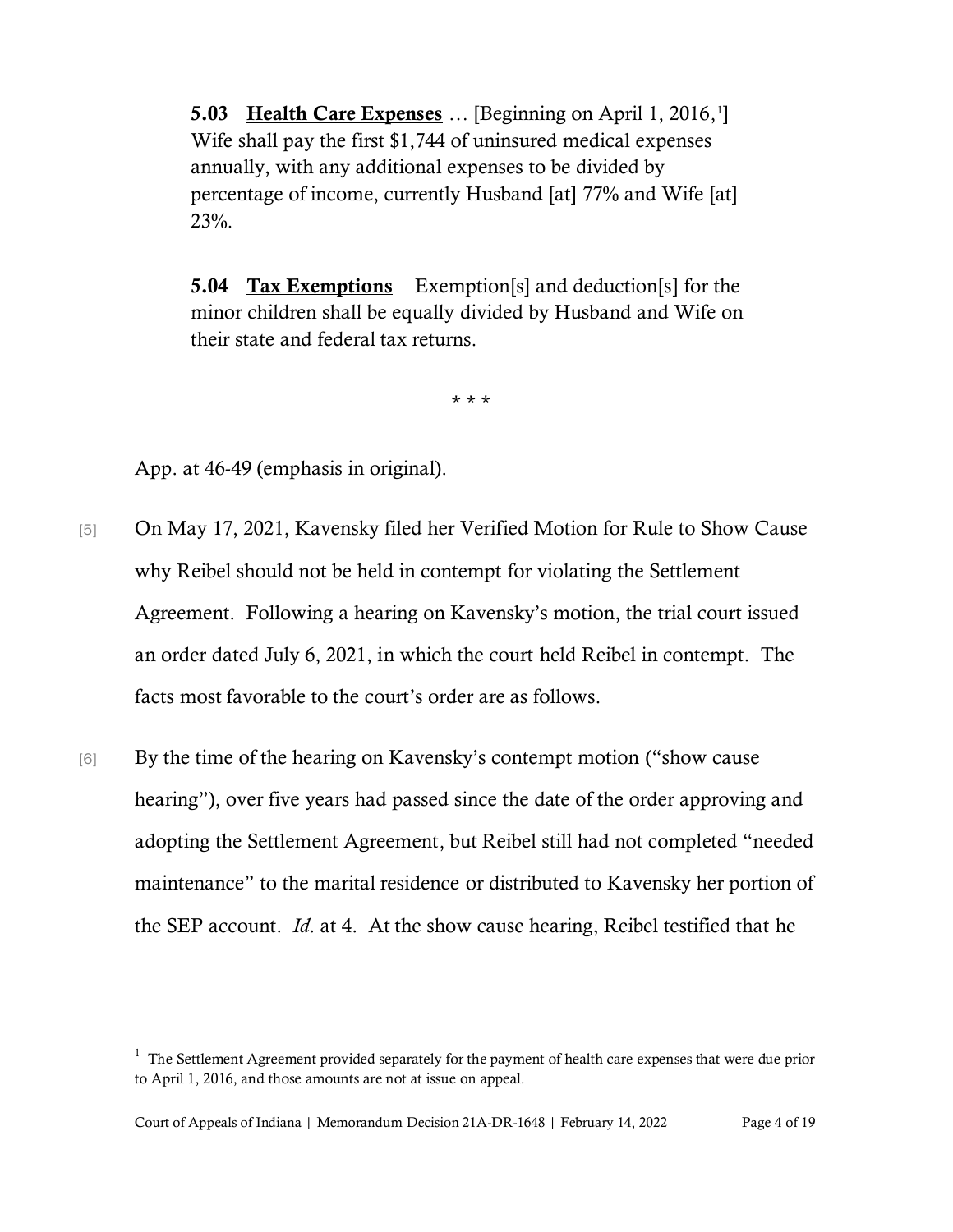had not "done the work" on the repairs to the marital residence because he "wasn't required to" do so, as there was no "time frame" stated in the Settlement Agreement. Tr. at 33-34. The value of the SEP account at the time of the dissolution was approximately \$80,000, and the value had increased to approximately \$150,000 by the time of the show cause hearing.

- [7] On September 21, 2012, the parties charged "\$14,898.00" to a Lowe's credit card. Ex. at 10. The remaining balance due on that charge was "\$2,048.59" as of October 26, 2016. *Id*. As of May 3, 2021, the balance due on the Lowe's card was "\$2,031.78." *Id*. at 4. Kavensky had vacated the marital residence by the time the dissolution was finalized, i.e., April 20, 2016, but Reibel failed to assume minimum payments on the Lowes credit card at that point. Kavensky made the April and May 2016 payments—each totaling \$384—on the Lowes account. Kavensky filed for bankruptcy and the remaining Lowes credit card debt was included as a debt in her bankruptcy proceedings. Reibel made a \$4,000 payment on the parties' Lowes credit card account on October 5, 2016 i.e., approximately six months following the dissolution decree—but failed to pay the remaining balance, upon which interest continued to accrue.
- [8] Kavensky paid all of the children's health care expenses from April 2016 through 2020, with no contribution from Reibel—despite Kavensky's repeated requests that Reibel pay his portion of such expenses per the Settlement Agreement. Kavensky sent Reibel copies of medical bills, annual itemizations of the health care expenses, and communications regarding the amount Reibel owed Kavensky for the same. Kavensky was forced by financial circumstances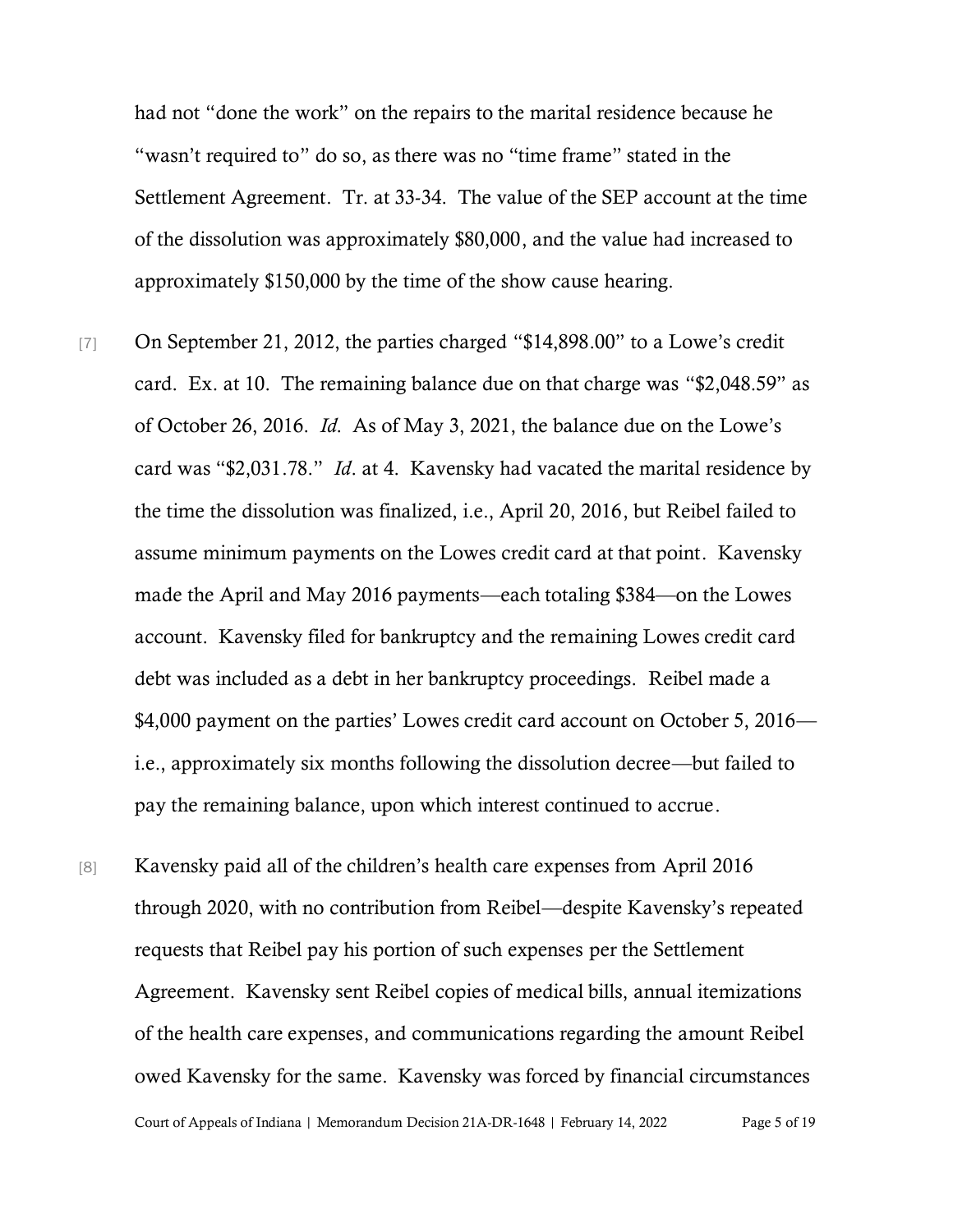to pay portions of the children's health care expenses with a credit card. At the time of the show cause hearing, the total amount of Reibel's portion of health care expenses that Kavensky had paid since April 1, 2016, was \$6,564.40.

- [9] Despite his failure to pay his portion of the children's health care expenses per the Settlement Agreement, Reibel claimed the children as tax exemptions on his tax returns each year from 2016 through 2020.
- [10] At the show cause hearing, Kavensky testified that she had incurred "about 3,000" dollars in attorney fees in pursuing her contempt motion. Tr. at 13.
- [11] In its July 1, 2021, order, the trial court ordered, in relevant part, that:
	- \* Reibel must divide the SEP account within fourteen days of the order and effectuate a transfer to Kavensky of her portion (i.e., one half) of the funds from that account;
	- \* Reibel must pay Kavensky's bankruptcy trustee \$2,816.59 for the Lowes credit card balance Reibel had failed to pay, plus \$1,130.96 in interest, for a total of \$3,947.55.
	- \* Reibel must pay Kavensky \$6,564.40 for Reibel's portion of health care expenses that he had failed to pay for the years 2016 through 2020, plus \$1,374.93, which is interest on such health care expenses at the rate of eight percent (8%) per annum.
	- \* Kavensky alone shall claim the parties' children as tax exemptions for the years 2021 through 2024, "due to [Reibel's] failure to pay [Kavensky] his portion of the children's medical expenses which is a component of child support" while still having claimed the children as tax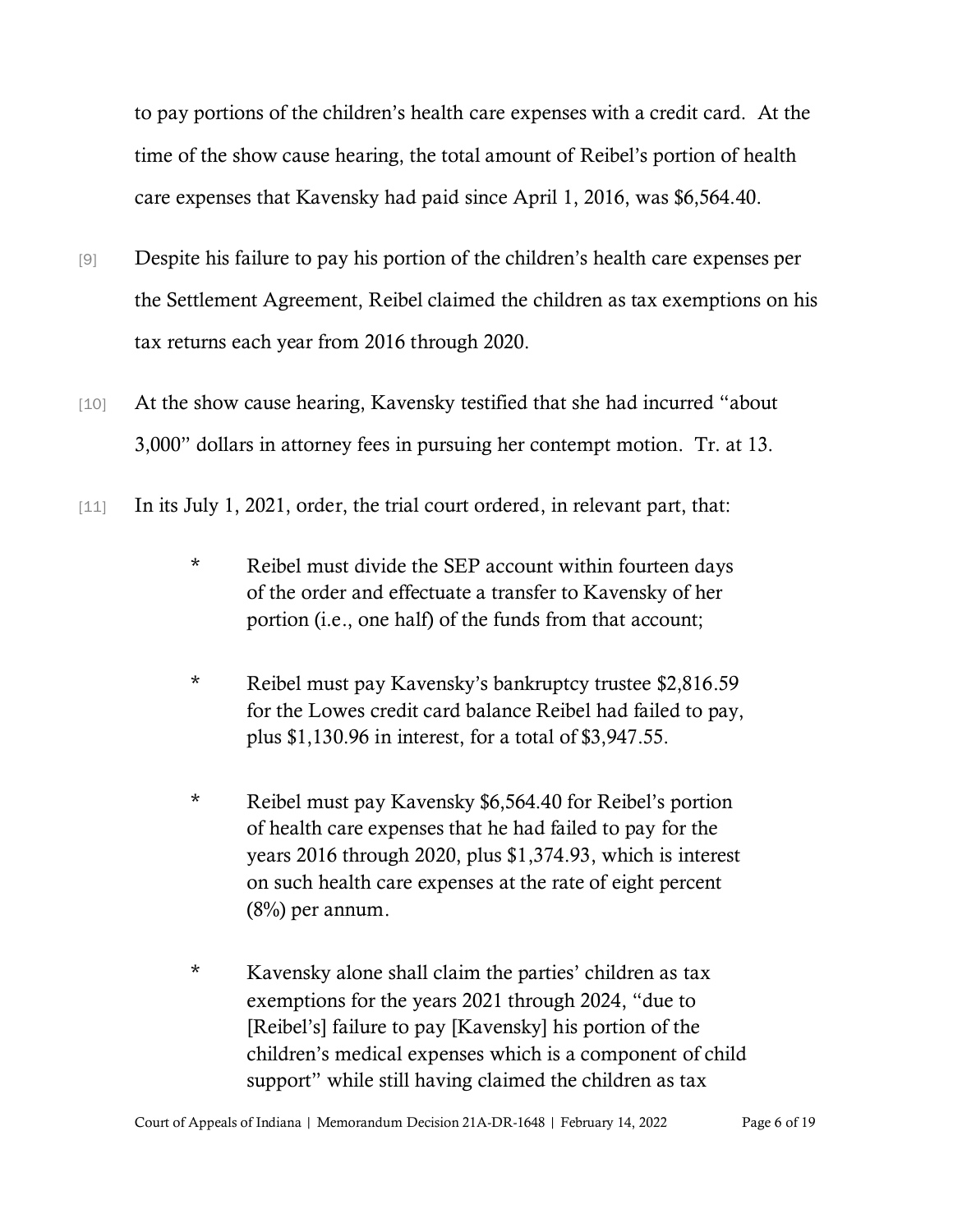exemptions on his tax returns from 2016 through 2020. Appealed Order at 9.

- \* Reibel must pay \$3,000 of Kavensky's attorney fees to Kavensky's attorney, with interest accruing at eight percent (8%) beginning August 1, 2021.
- [12] This appeal ensued.

# Discussion and Decision

### Standard of Review

[13] Reibel challenges the court order finding him in contempt of the Settlement Agreement.

> Whether a party is in contempt of court is a matter within the trial court's discretion, and its decision will be reversed only for an abuse of that discretion. A court abuses its discretion when its decision is against the logic and effect of the facts and circumstances before the court or is contrary to law. When reviewing a contempt determination, we will not reweigh evidence or judge witness credibility. We will affirm unless, after a review of the entire record, we have a firm and definite belief the trial court made a mistake.

*Copple v. Swindle*, 112 N.E.3d 205, 213 (Ind. Ct. App. 2018) (citations omitted); *see also City of Gary v. Major*, 822 N.E.2d 165,172 (Ind. 2005) ("The determination of damages in a contempt proceeding is within the trial court's discretion, and we will reverse an award of damages only if there is no evidence to support the award.").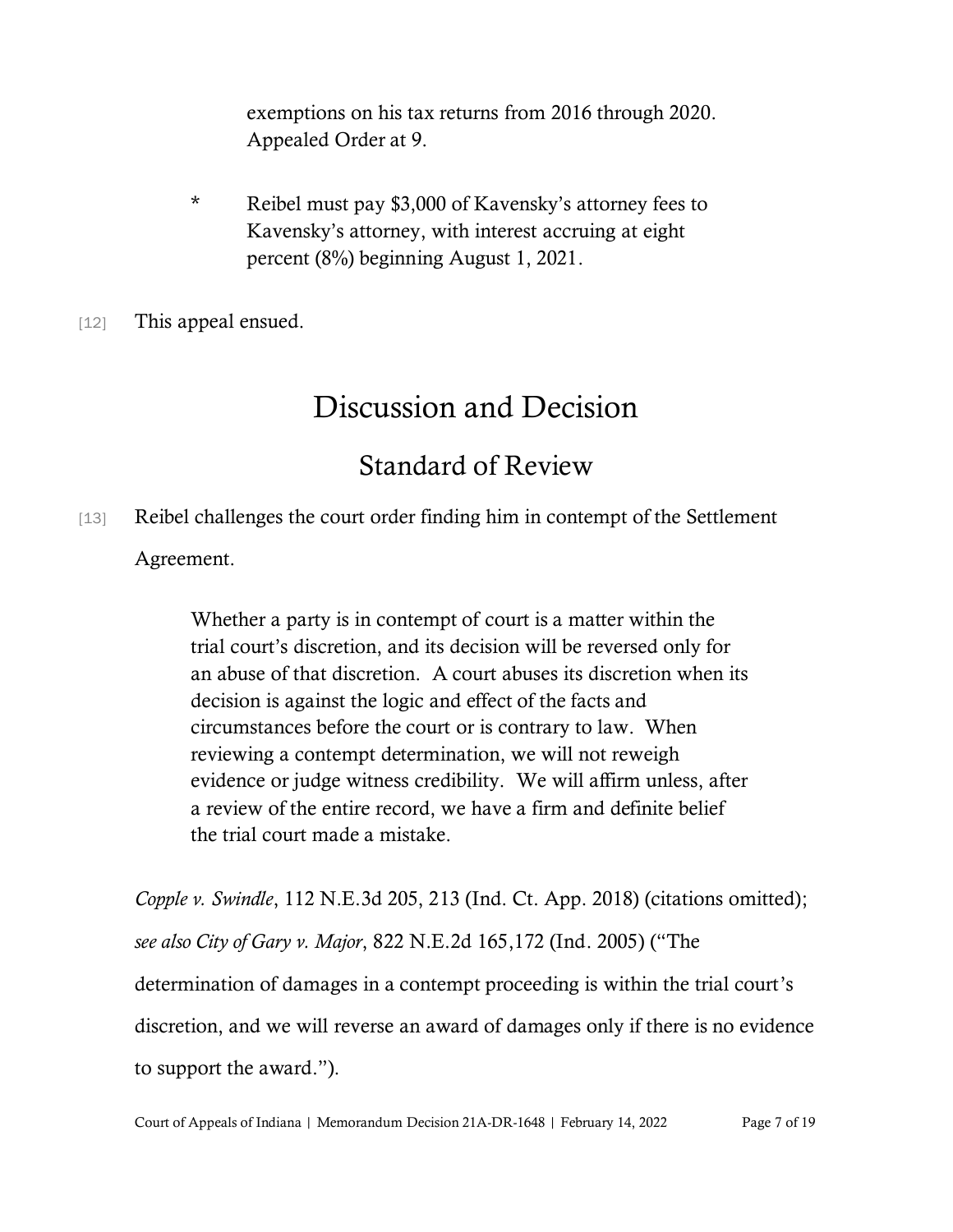# Interpretation and Enforcement of Provision Regarding SEP Account

- [14] Reibel contends that the trial court abused its discretion by modifying the terms of the Settlement Agreement without authority to do so. Specifically, he asserts that the court modified provision 2.04 of the Settlement Agreement by ordering him to pay half the SEP account to Kavensky even though he had not yet used SEP funds to complete work on the marital residence. However, we conclude that the trial court did not modify the Settlement Agreement but interpreted it as requiring Reibel to act within a reasonable time. And, because Reibel did not act within a reasonable time, he waived his contractual right to use the SEP funds for home repairs.
- [15] When parties to a dissolution agree in writing to the disposition of property and the trial court subsequently approves and adopts that agreement as a decree of the court, the trial court may not subsequently modify the terms of the agreement "except as the agreement prescribes or the parties subsequently consent." Ind. Code § 31-15-2-17(c). However, it is well-settled that the trial court retains jurisdiction to interpret and enforce the terms of its property settlement agreements. *E.g.*, *Robinson v. Robinson*, 858 N.E.2d 203, 206 (Ind. Ct. App. 2006) ("Courts of this State have long had power, both inherent and statutory, to entertain actions to determine whether a judgment has been carried out and satisfied." (internal quotations and citation excluded)); *see also* I.C. § 31- 15-7-10 (allowing enforcement of a dissolution decree by contempt and "any other remedies available for the enforcement of a court order").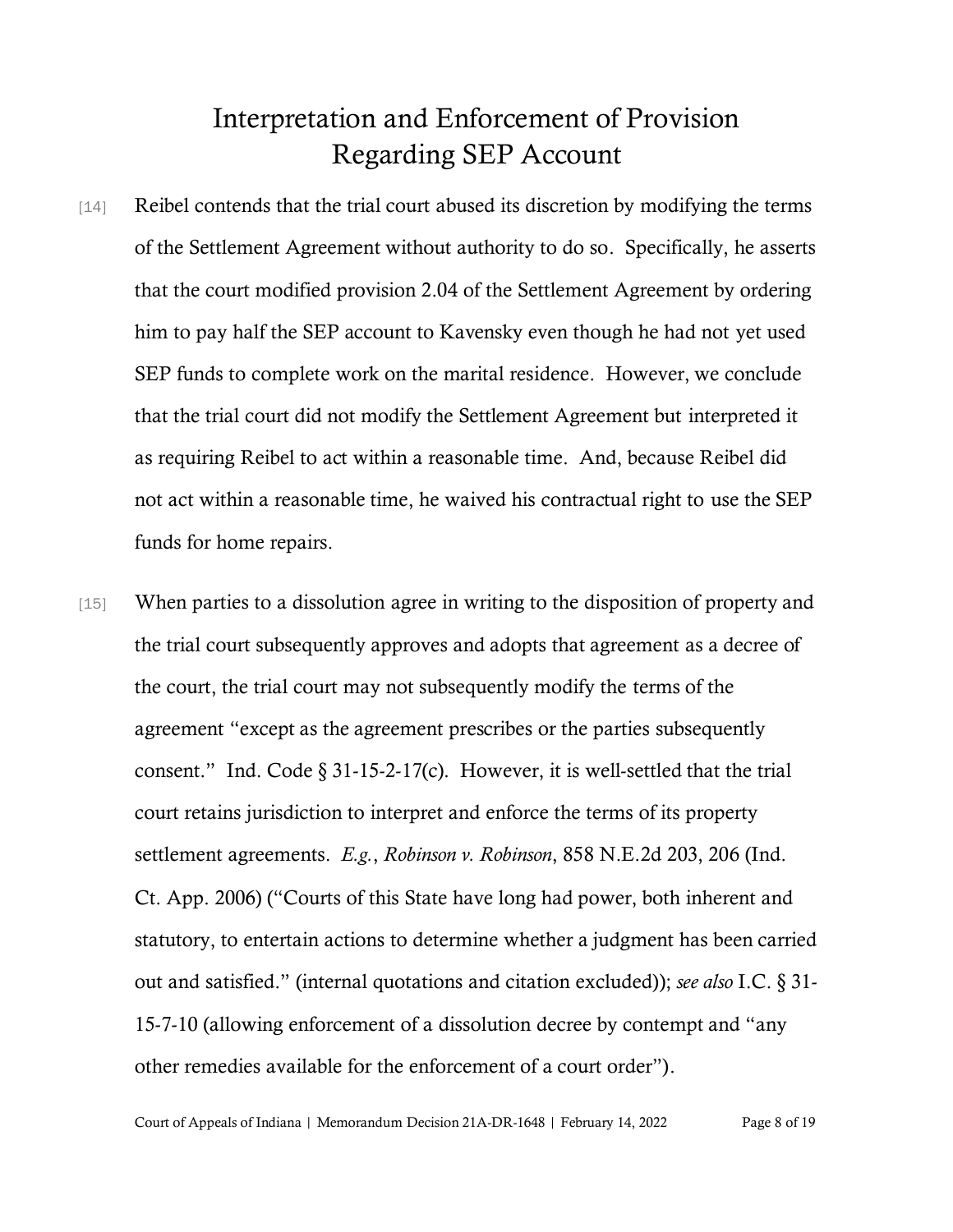- [16] Settlement agreements regarding property are contractual in nature; therefore, they are subject to the general rules of contract construction. *Niccum v. Niccum*, 734 N.E.2d 637, 639 (Ind. Ct. App. 2000). Under those rules, "[w]here the parties fix no time for the performance or discharge of obligations created by the contract[,] they are assumed to have had in mind a reasonable time." *City of E. Chicago, Ind. v. E. Chicago Second Century, Inc.*, 908 N.E.2d 611, 623 (Ind. 2009); *see also Elrod v. Bauman*, 136 N.E.3d 232, 242 (Ind. Ct. App. 2019), ("Where no time for performance is specified in the contract the law will imply that it must be performed within a reasonable time." (quotations and citation omitted)), *trans. denied*. The question of what constitutes a reasonable time within which to perform an act in a contract, in the absence of a fixed date, is generally one for the trier of fact and "depends on the particular facts of each case, including the subject matter of the contract, the situation of the parties, and the circumstances attending performance." *Rogier v. Am. Testing and Eng'g Corp.*, 734 N.E.2d 606, 617 (Ind. Ct. App. 2000), *trans. denied*.
- [17] Moreover, as a matter of equity, courts may "decline to assist a person who has slept upon his rights" by failing to act within a reasonable time without showing an excuse for such failure. *SMDFund, Inc. v. Ft. Wayne-Allen Cnty. Airport Auth.*, 831 N.E.2d 725, 729 (Ind. 2005). Waiver of a right under a contract provision is an intentional relinquishment of a known right. *McGraw v. Marchioli*, 812 N.E.2d 1154, 1157 (Ind. Ct. App. 2004). But "[w]aiver may be implied from the acts, omissions, or conduct of one of the parties to the contract." *L.H. Controls, Inc. v. Custom Conveyor, Inc.*, 974 N.E.2d 1031, 1051 (Ind. Ct. App.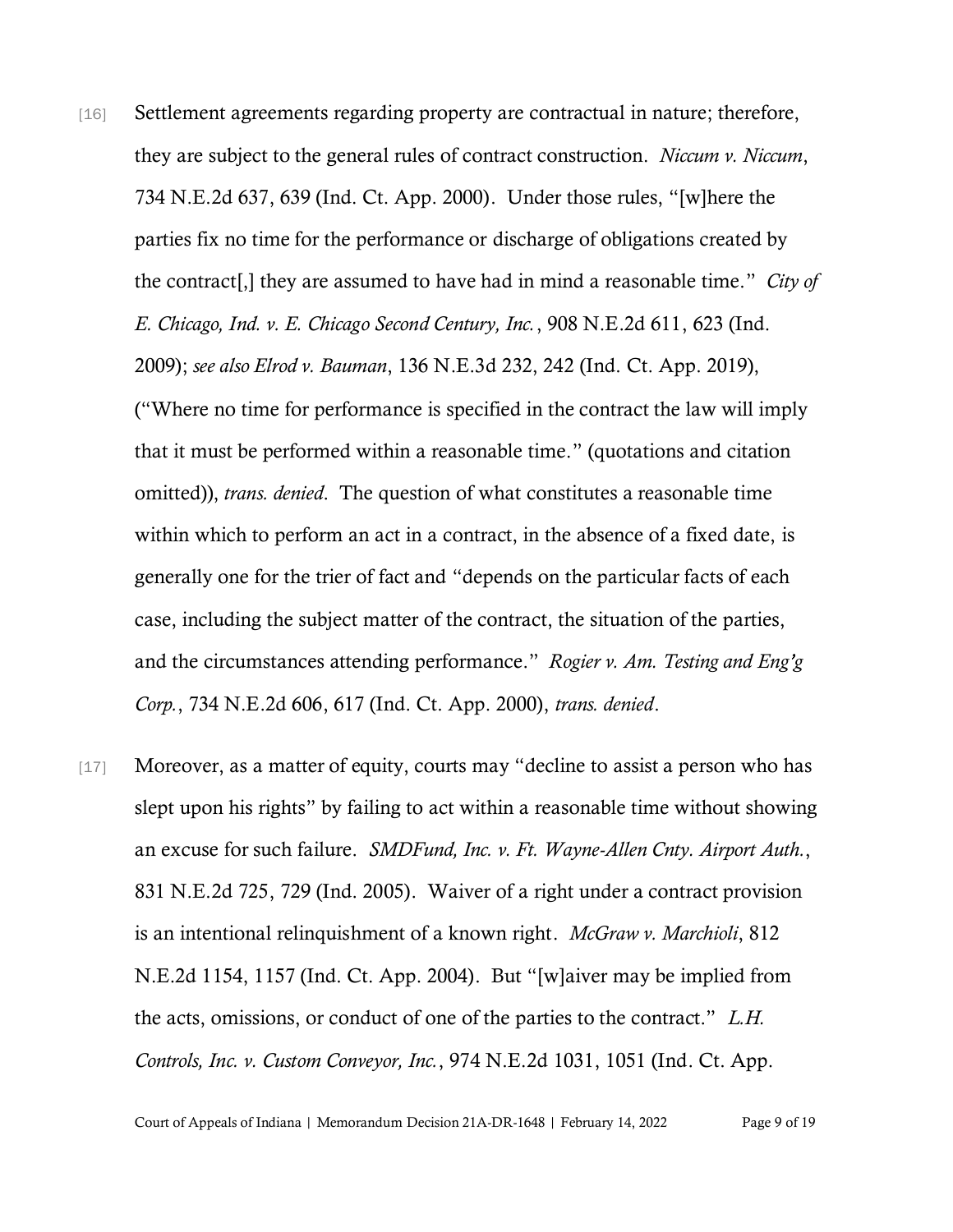2012). Thus, a condition in a contract made for the benefit of a party may be waived by that party if he fails to act in a timely manner. *Id.*; *see also SMDFund*, 831 N.E.2d at 729.

- [18] Here, the provision of the Settlement Agreement regarding the SEP account did not specify a time by which Reibel was required to use SEP funds to complete needed maintenance on the marital residence and transfer half of the remaining SEP funds to Kavensky. Because that provision was silent regarding a time frame, the trial court interpreted it as requiring that Reibel act within a reasonable time. *See Elrod*, 136 N.E.3d at 242. And the trial court found that giving Reibel more than five years to act would be unreasonable. The court noted that Reibel's proffered interpretation—that the lack of time frame meant he was not required to ever complete needed maintenance and divide the SEP funds—was "preposterous." Appealed Order at 2. Instead, the trial court concluded, in effect, that Reibel had breached the terms of the contract by failing to give Kavensky her portion of the SEP funds within a reasonable time. In addition, the court concluded that Reibel's failure to use SEP funds for needed home repair within a reasonable time resulted in waiver of that contractual right. *See, e.g.*, *SMDFund*, 831 N.E.2d at 729. The trial court was well within its discretion to interpret the SEP provision in that manner, whereas Reibel's proffered interpretation would render the provision essentially meaningless. We see no error in the trial court's interpretation of the provision.
- Court of Appeals of Indiana | Memorandum Decision 21A-DR-1648 | February 14, 2022 Page 10 of 19 [19] In sum, the trial court did not modify the settlement agreement but engaged in permissible interpretation and enforcement of it. The trial court's interpretation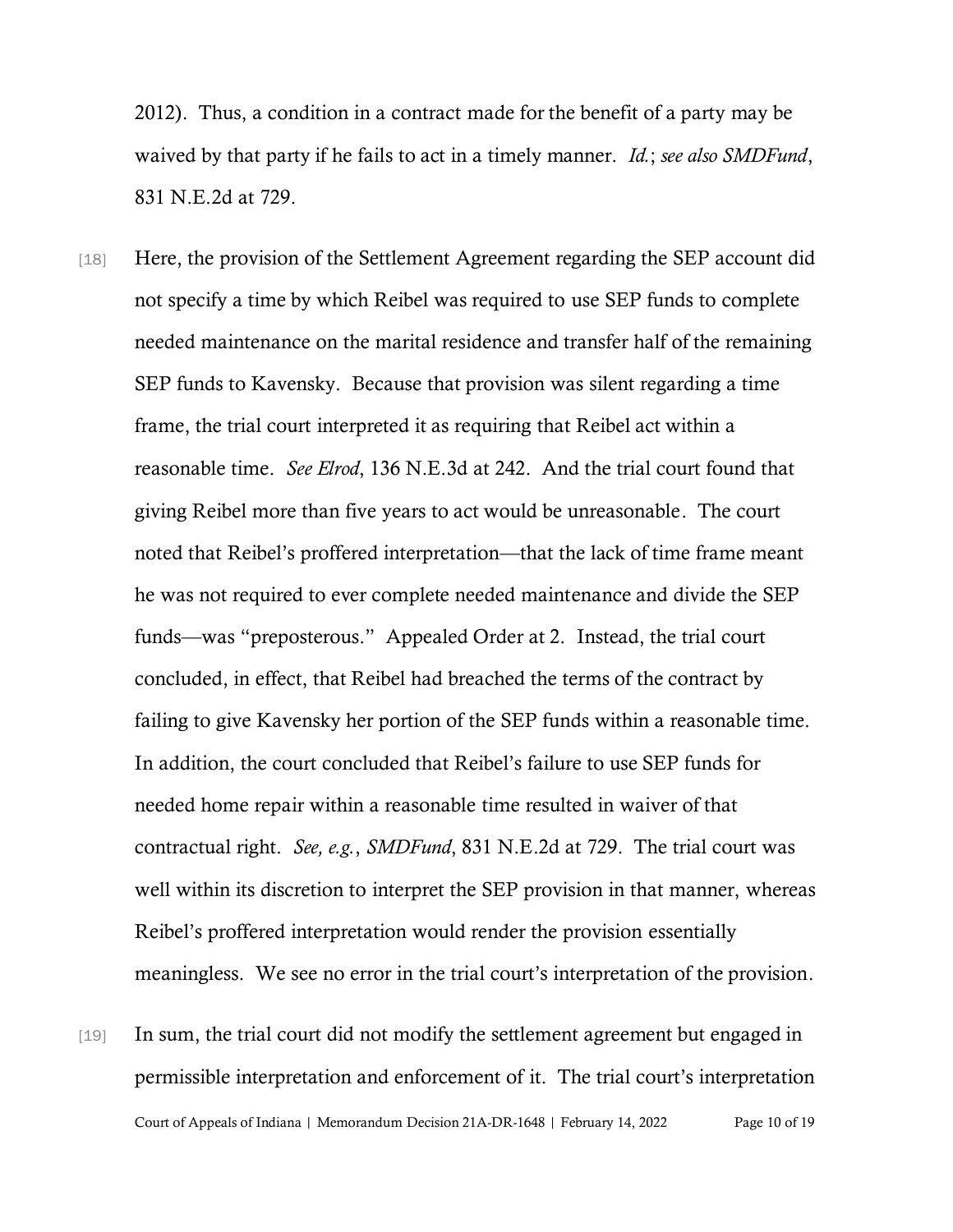of provision 2.04 as requiring that Reibel complete needed repairs to the marital residence and distribute Kavensky's portion of the SEP account to her within a reasonable time was consistent with applicable contract law. And the court's conclusions that (1) more than five years was not a reasonable time within which to complete home repairs, and (2) by failing to finish home repairs within five years' time, Reibel waived his right to do so, were not erroneous.

### Sufficiency of the Evidence of Outstanding Debts

- [20] Reibel asserts that there was "insufficient evidence" to support the amounts the trial court awarded for his contempt of the orders to pay the Lowe's credit card debt and the children's health care expenses. Appellant's Br. at 17. We disagree.
- [21] Kavensky's testimony and her exhibits—including Exhibit 2, a copy of the Lowe's credit card bill dated October 26, 2016—support the trial court's contempt finding regarding the Lowe's debt. Exhibit 2 shows the only charge on the card was a \$14,898.00 charge made on Sept. 21, 2012—i.e., prior to the date of the parties' dissolution of marriage. 2 The Exhibit also shows that the remaining balance on that charge as of Oct. 26, 2016, was \$2,048.59. Exhibit 1, an email from Kavensky's attorney to Reibel's attorney, shows that the balance due on the Lowes card was \$2,031.78 as of May 3, 2021. And Kavensky's

 $2$  Thus, Reibel's contention that "there is no means to accurately determine when the charges were made on the Lowe's account" is without merit. Appellant's Br. at 19.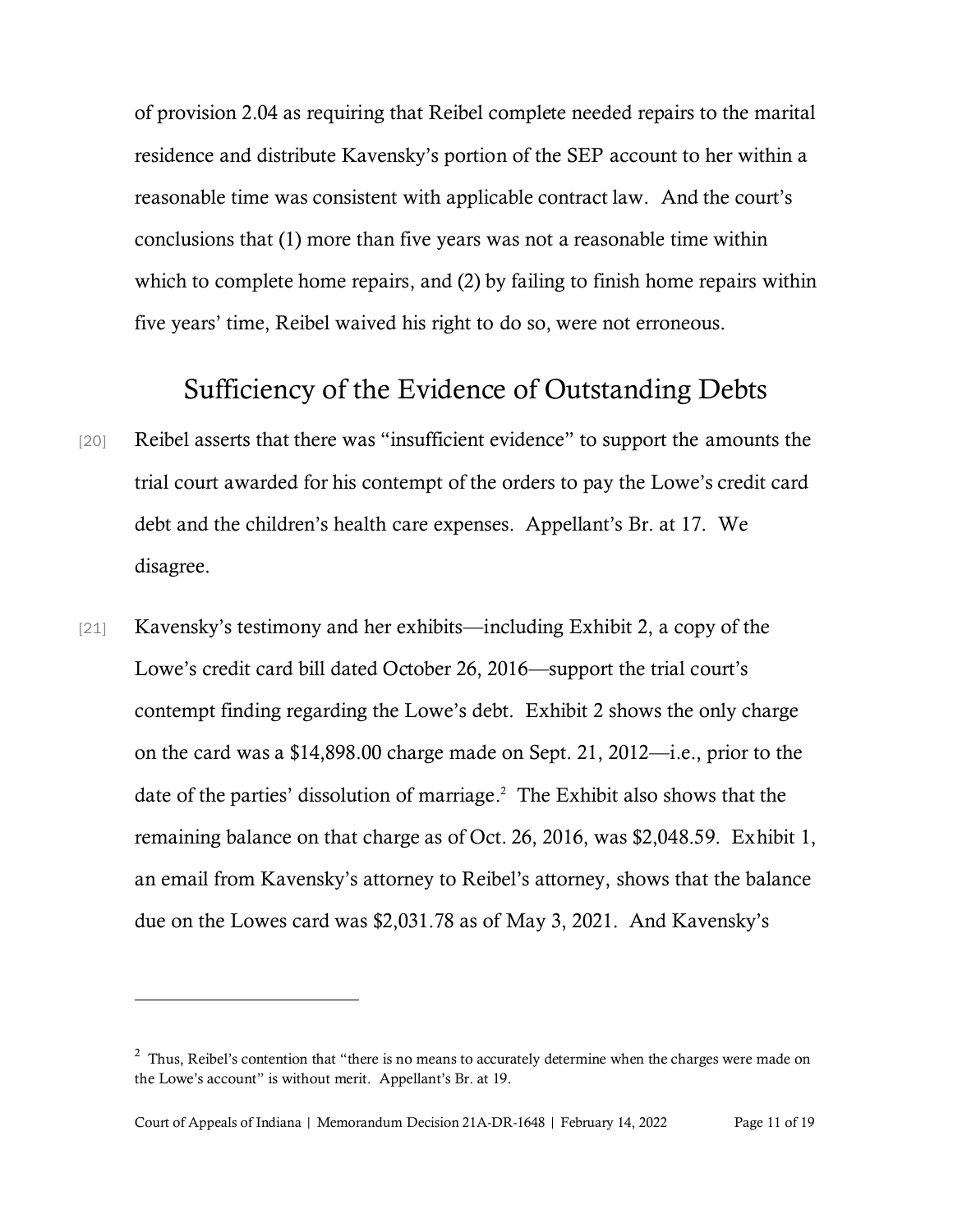testimony showed that she paid a total of \$768.00 on the credit card in the months of April and May of 2016. Together, the evidence supports the trial court's order that Reibel pay \$3,947.55 for the past due Lowes debt, which includes an interest rate of eight percent (8%) per annum.

[22] In addition, Kavensky's testimony and multiple exhibits—including copies of medical bills, correspondence between Kavensky and Reibel regarding past due medical bills, and correspondence between the parties' attorneys detailing Reibel's portion of the total outstanding medical bills for years 2016 through 2020—support the trial court's finding that Reibel was in contempt of court for failure to pay his portion of health care expenses. That same evidence also supports the amount of damages the trial court awarded regarding the medical expenses. Reibel's contentions to the contrary are merely requests that we reweigh the evidence and judge witness credibility, which we may not do. *See Copple*, 112 N.E.3d at 213; *City of Gary*, 822 N.E.2d at 172.

## Award of Interest on Damages and Order Regarding Tax Exemptions

Court of Appeals of Indiana | Memorandum Decision 21A-DR-1648 | February 14, 2022 Page 12 of 19 [23] Reibel maintains that the trial court lacked "a legal basis" for awarding Kavensky eight percent (8%) interest on the damages that were awarded for his failure to pay the Lowe's debt and the children's medical expenses as ordered. Appellant Br. at 19. He asserts that the award of interest was an impermissible punishment for his contempt, rather than the compensatory remedy appropriate for indirect civil contempt. Similarly, Reibel maintains that the order regarding tax exemptions is not a permissible compensatory remedy for his contempt, but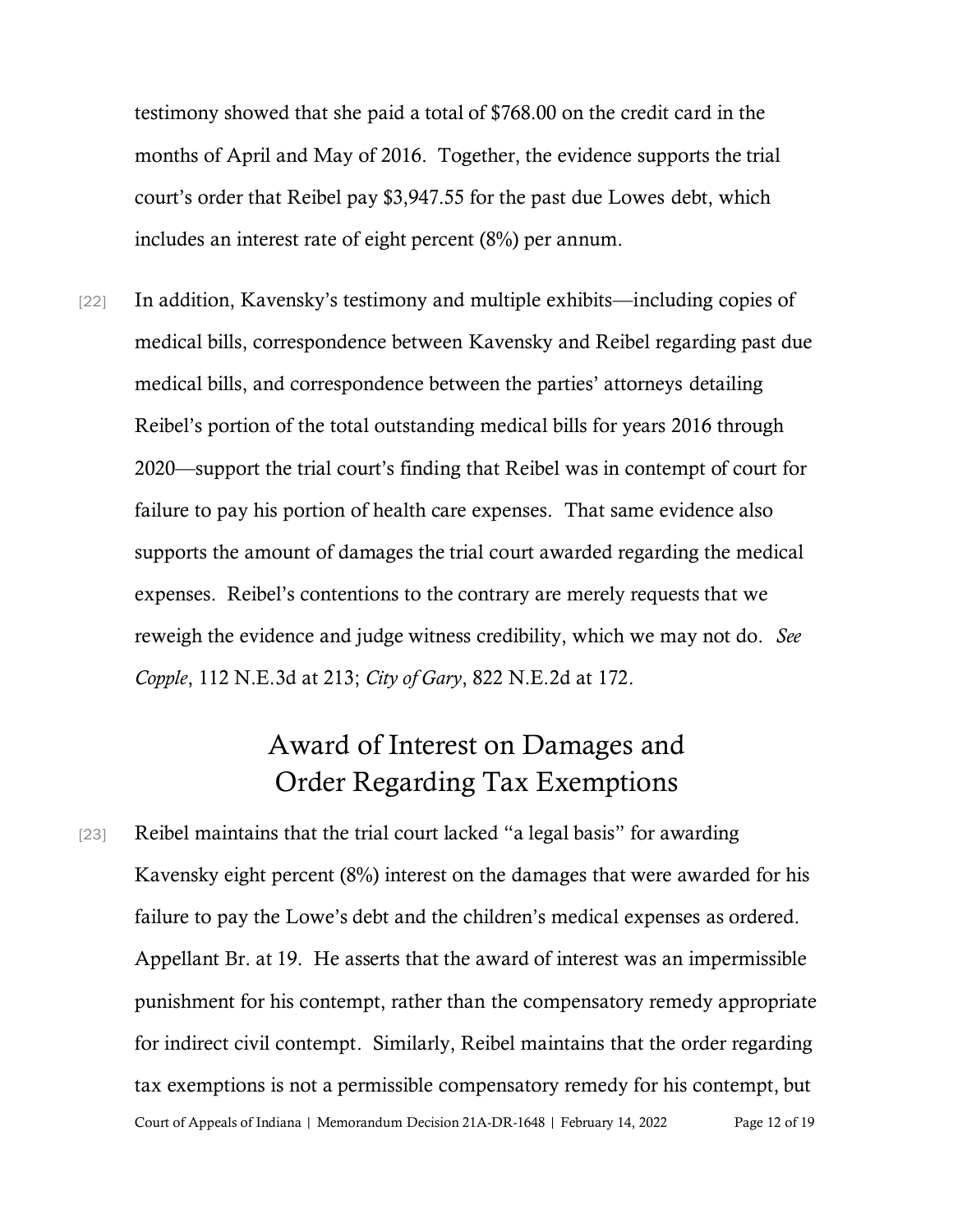an impermissible modification of the Settlement Agreement designed to "punish" him for his contempt. *Id*. at 21. We address each contention in turn.

#### *Award of Interest*

[24] "It is well-settled that an award of prejudgment interest in a breach of contract action is warranted if the amount of the claim rests upon a simple calculation and the terms of the agreement make such a claim ascertainable." *Song v. Iatarola*, 76 N.E.3d 926, 939 (Ind. Ct. App. 2017) (quotation and citation omitted), *trans. denied*; *see also* I.C. § 24-4.6-1-101 (providing for "interest on judgments for money whenever rendered").

> The test for determining whether an award of prejudgment interest is appropriate is whether the damages are complete and may be ascertained as of a particular time. *Song*, 76 N.E.3d at 939 []. The amount is computed from the time the principal amount was demanded or due and is allowable at the permissible statutory rate when no contractual provision specifies the interest rate. *Id*. … The current interest rate is eight percent when there is no contract by the parties specifying a different interest rate. Ind. Code § 24-4.6-1-101."

*DeGood Dimensional Concepts, Inc. v. Wilder*, 135 N.E.3d 625, 637 (Ind. Ct. App. 2019).

[25] While punitive damages are not properly imposed in a civil contempt proceeding, *see, e.g.*, *Matter of Paternity of B.Y.*, 159 N.E.3d 575, 579 (Ind. 2020), the award of interest in this case is not punitive but compensatory; that is, it is designed to fully compensate the injured party for the lost use of money, *see*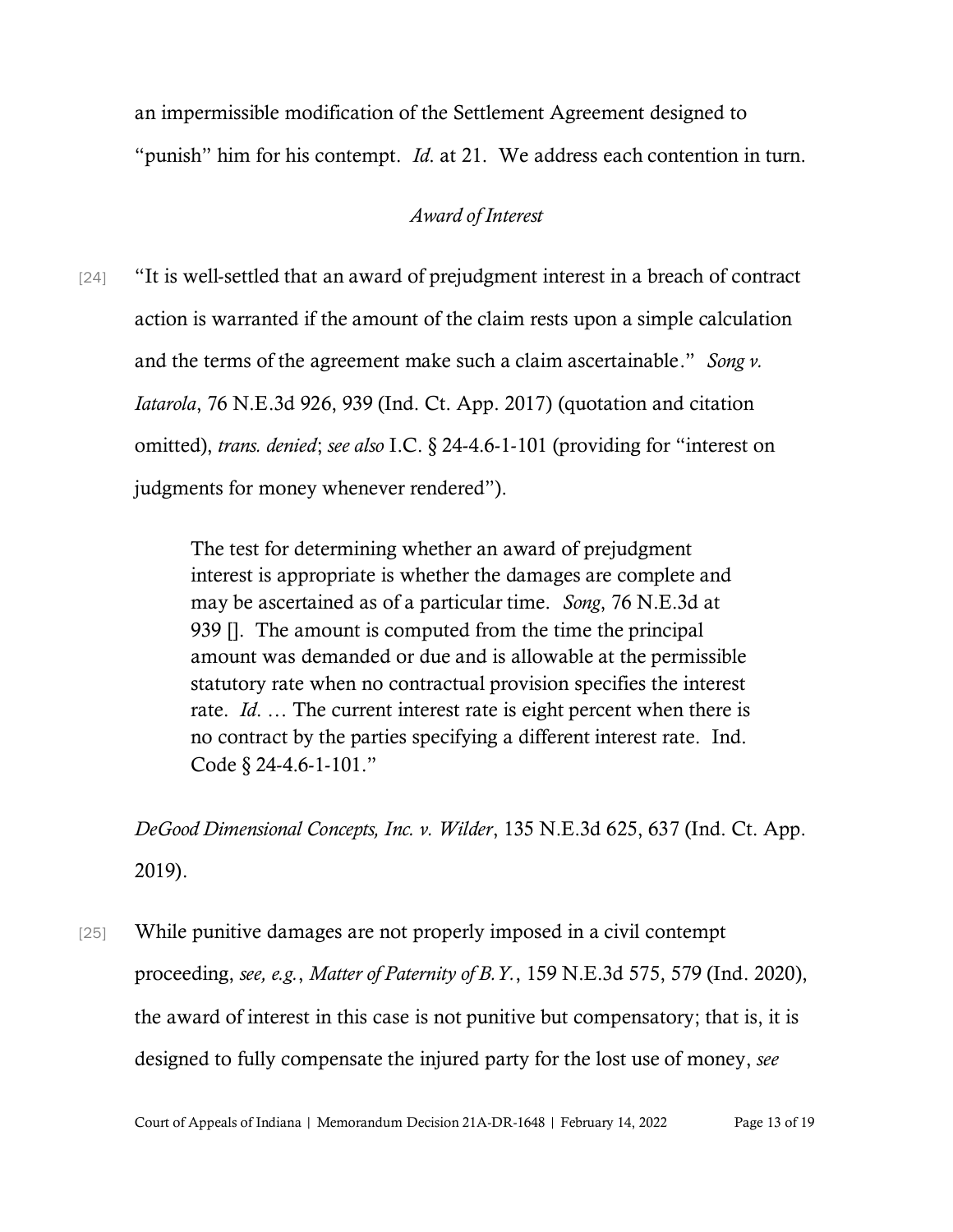*DeGood*, 135 N.E.3d at 637. "Put another way, prejudgment interest is recoverable not as interest but as additional damages to accomplish full compensation." *DeGood*, 135 N.E.3d at 637 (quotation and citation omitted). And it is a permissible goal of civil contempt to compensate a party when a court order is violated. *Madden v. Phelps*, 152 N.E.3d 602, 615 (Ind. Ct. App. 2020) ("[T]he trial court has the inherent authority to compensate the aggrieved party for losses and damages resulting from another's contemptuous actions.").

[26] Here, the amount of the damages resulting from Reibel's failure to pay the Lowes debt and health care expenses as ordered was complete and ascertainable as of the date of the show cause hearing and the court's order on that hearing. And, because the settlement agreement did not state otherwise, interest at an amount of eight percent (8%) per annum was appropriate. *See* I.C. § 24-4.6-1-101. The trial court did not abuse its discretion when it awarded Kavensky interest on her damages.

#### *Order Regarding Tax Exemptions*

[27] As noted above, the trial court determined that Reibel had violated section 5.03 of the Settlement Agreement, which required him to pay a portion of the children's health care expenses. The court noted that, despite his failure to support the children by paying for their health care as ordered, Reibel nevertheless claimed the parties' children as tax exemptions in years 2016 through 2020, per section 5.04. Therefore, the court ordered that only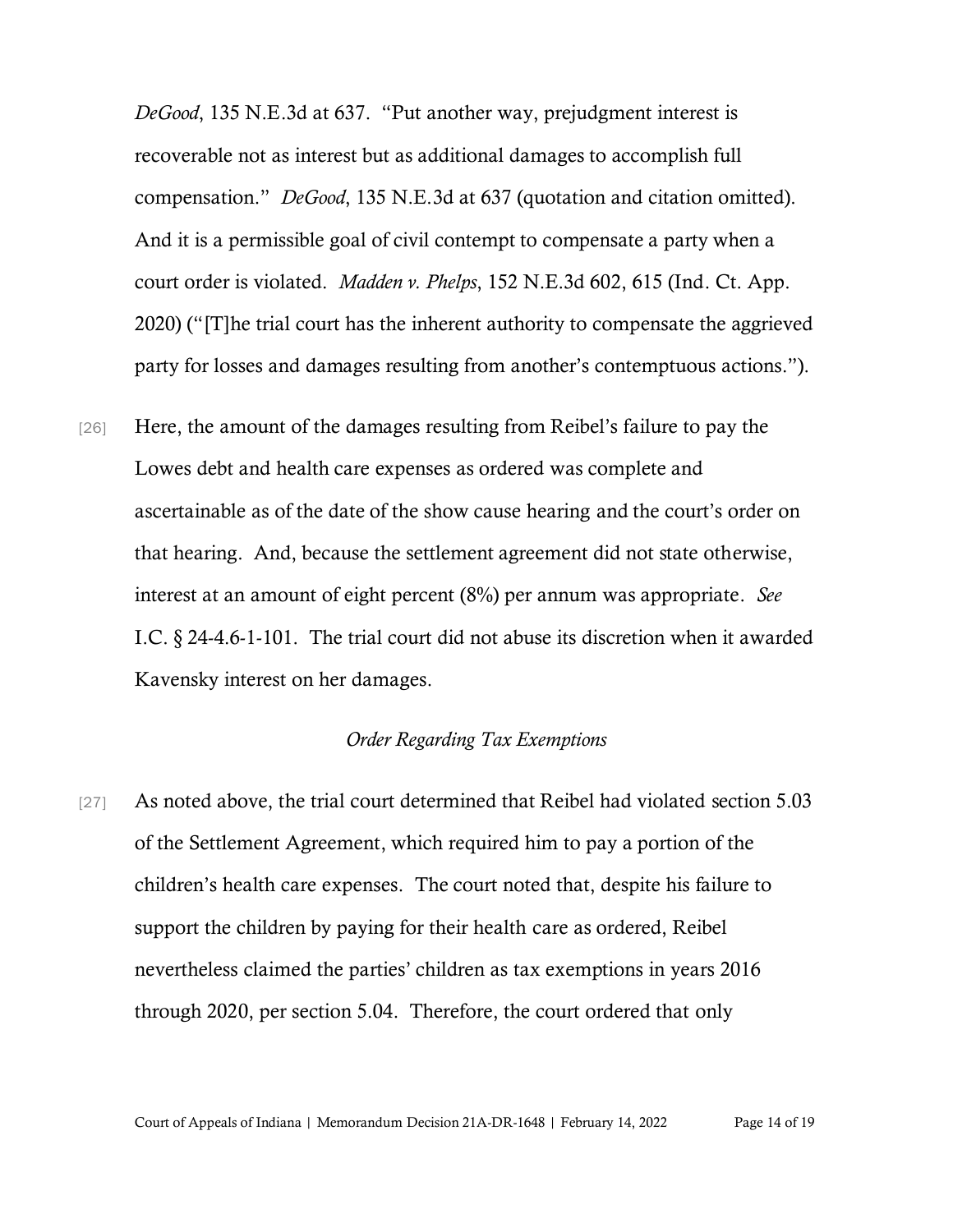Kavensky would be permitted to claim the children as tax exemptions in the years 2021 through 2024.

- [28] Reibel asserts that order was an impermissible modification of section 5.04, which called for the parties to "equally divide" the tax exemptions and deductions they claimed for their children. App. at 49. He further contends that the order was impermissibly punitive rather than compensatory.<sup>3</sup> Reibel is wrong on both fronts.
- [29] First, the order was not a modification of the Settlement Agreement but a permissible interpretation and enforcement of the same. Again, a property settlement agreement is contractual in nature and is, therefore, subject to the general rules of contract construction. *Niccum*, 734 N.E.2d at 639. It is a general rule of contract construction that "a court should read all of the provisions [of a contract] as a whole to accept an interpretation that harmonizes the contract's words and phrases and gives effect to the parties' intentions as established at the time they entered [into] the contract." *Haggarty v. Haggarty*, 176 N.E.3d 234, 246 (Ind. Ct. App. 2021) (internal quotations and citation omitted); *see also Rieth-Riley Const. Co., Inc. v. Auto-Owners Mut. Ins. Co.*, 408 N.E.2d 640, 645 (Ind. Ct. App. 1980) ("In construing a contract, we must adopt

 $3\,$  Reibel claimed, for the first time and in passing, in his Reply Brief that there is no support in the record for the finding that he claimed the children as tax exemptions in 2016 through 2020. Reply Br. at 9. However, he has waived that argument by raising it for the first time in a reply brief. *See* Ind. Appellate Rule 46(C) ("No new issues shall be raised in the reply brief."); *see also, e.g.*, *Ross v. State*, 429 N.E.2d 942, 945 (Ind. 1982) ("If we were to permit . . . changes of theory through reply briefs, appellees would be entitled to respond by an additional answer brief, and the briefing could continue ad infinitum.").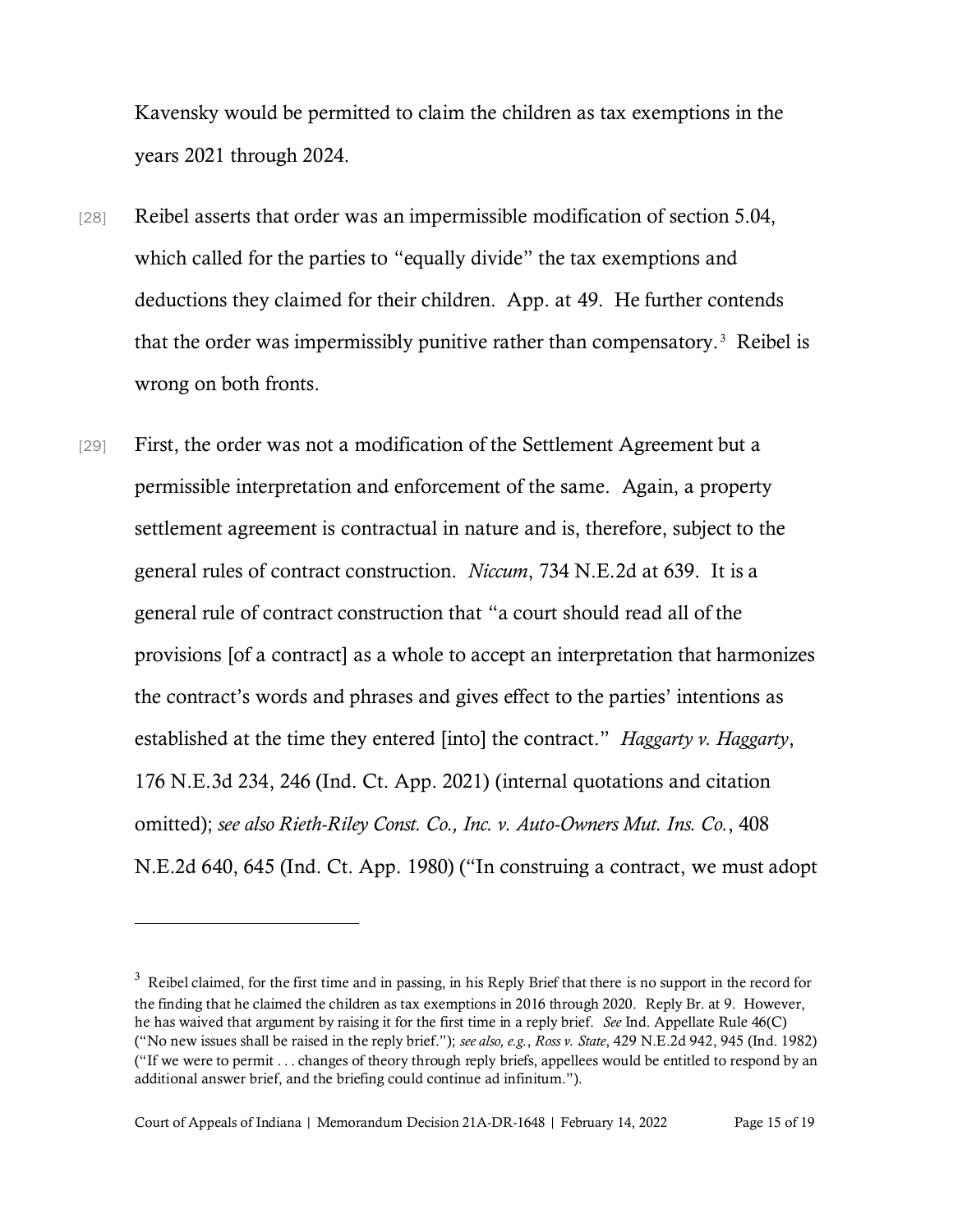a construction which appears to be in accord with justice, common sense, and the probable intention of the parties in light of honest and fair dealing."). Thus, as previously noted, where one construction of a contract would make it unusual and extraordinary, but another construction—equally consistent with the language of the contract—would make it reasonable, just, and fair, the latter construction must prevail. *Assoc. Aviation Underwriters*, 712 N.E.2d at 1076.

[30] It is clear from the court's order that it considered the Settlement Agreement as a whole, including sections 5.03 and 5.04. The court reasonably determined that an "equal division" of the tax exemptions, per section 5.04, assumed that the parties were each fulfilling their obligations to support the children, per section 5.03. That is a fair interpretation of provision 5.04, given the division of responsibility for the children's health care needs contained in provision 5.03. However, Reibel sought to take advantage of a benefit conferred by the contract—i.e., annual tax exemptions for the children—without fulfilling a predicate contractual duty—i.e., paying his portion of the children's health care during those years. Reibel claimed tax exemptions for the children during years that Kavensky, not Reibel, was supporting the children by paying their health care expenses. Therefore, to enforce the agreement to make the division of the tax exemptions "equal" per section 5.04, the trial court acted within its discretion by ordering that Kavensky, not Reibel, would be entitled to the tax exemptions for the next four years. *See Robinson*, 858 N.E.2d at 206. (noting a court has inherent power to determine whether a judgment has been "carried out and satisfied," and issue enforcement orders accordingly); I.C. § 31-15-7-10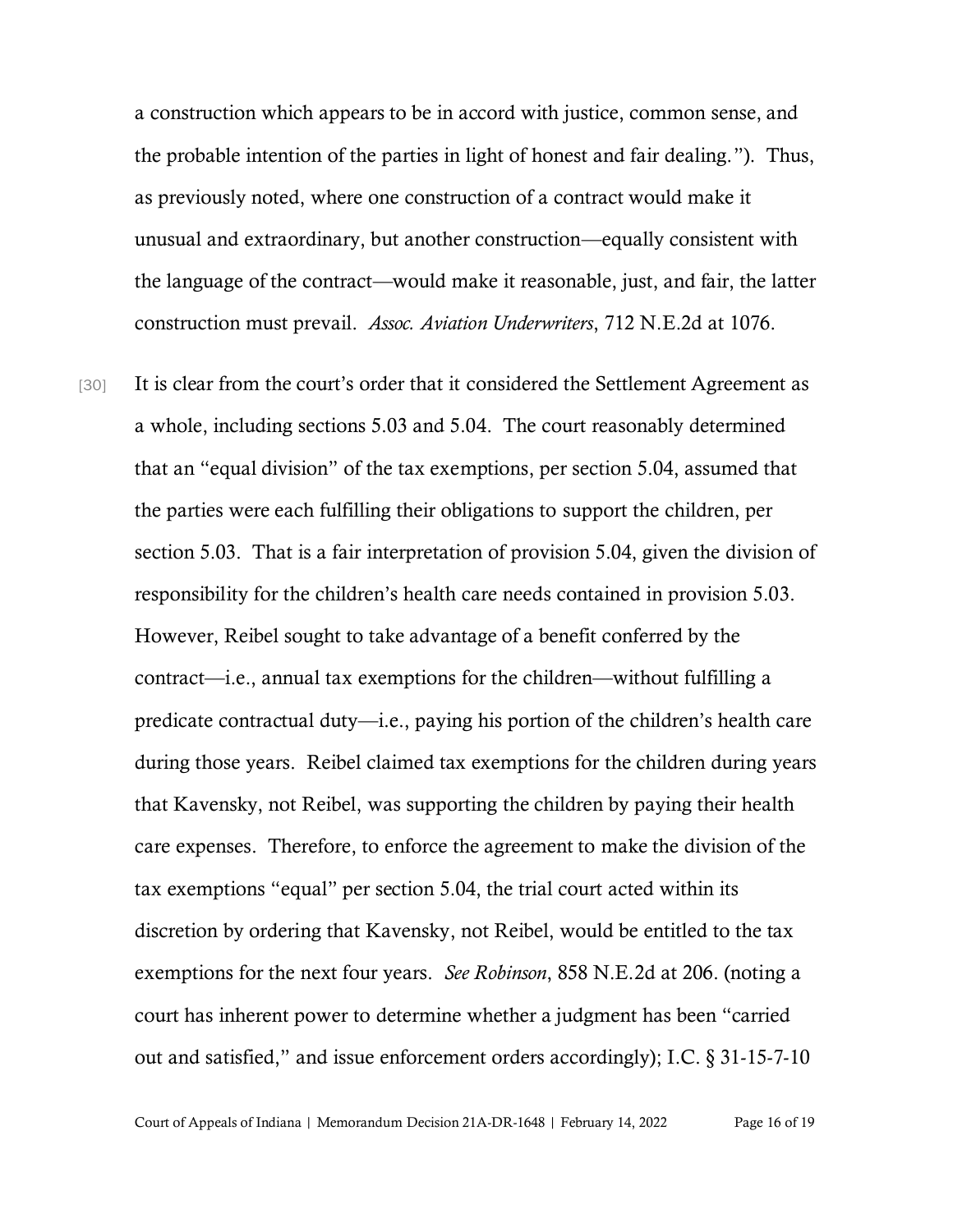(permitting enforcement of a dissolution decree by contempt or "any other remedies available for the enforcement of a court order").

[31] Second, the trial court's order regarding future tax exemptions is compensatory rather than punitive. During the years 2016 through 2020, Kavensky was supporting the children by paying for their health care expenses but Reibel was not. Therefore, Kavensky alone should have been entitled to claim the children as tax exemptions in those years. By allowing Kavensky alone to claim such tax exemptions in the next four years, the trial court is attempting to compensate Kavensky for not being able to solely claim such exemptions in years 2016 through 2020. Such compensatory relief for Reibel's violation of the Settlement Agreement is permissible and appropriate. *See Madden*, 152 N.E.3d at 615; I.C. § 31-15-7-10.

## Award of Attorney Fees

[32] Reibel does not challenge the trial court's authority to order him to pay Kavensky's attorney fees, as such an order is clearly authorized by statute and as part of the court's inherent authority to enforce compliance with its orders. *See* I.C. § 31-15-10-1 (allowing award of attorney fees in dissolution matters); *Madden*, 152 N.E.3d at 615 ("Regardless of consideration of economic resources, once a party is found in contempt, the trial court has the inherent authority to compensate the aggrieved party for losses and damages resulting from another's contemptuous actions, including an award of attorney's fees." (citation omitted)).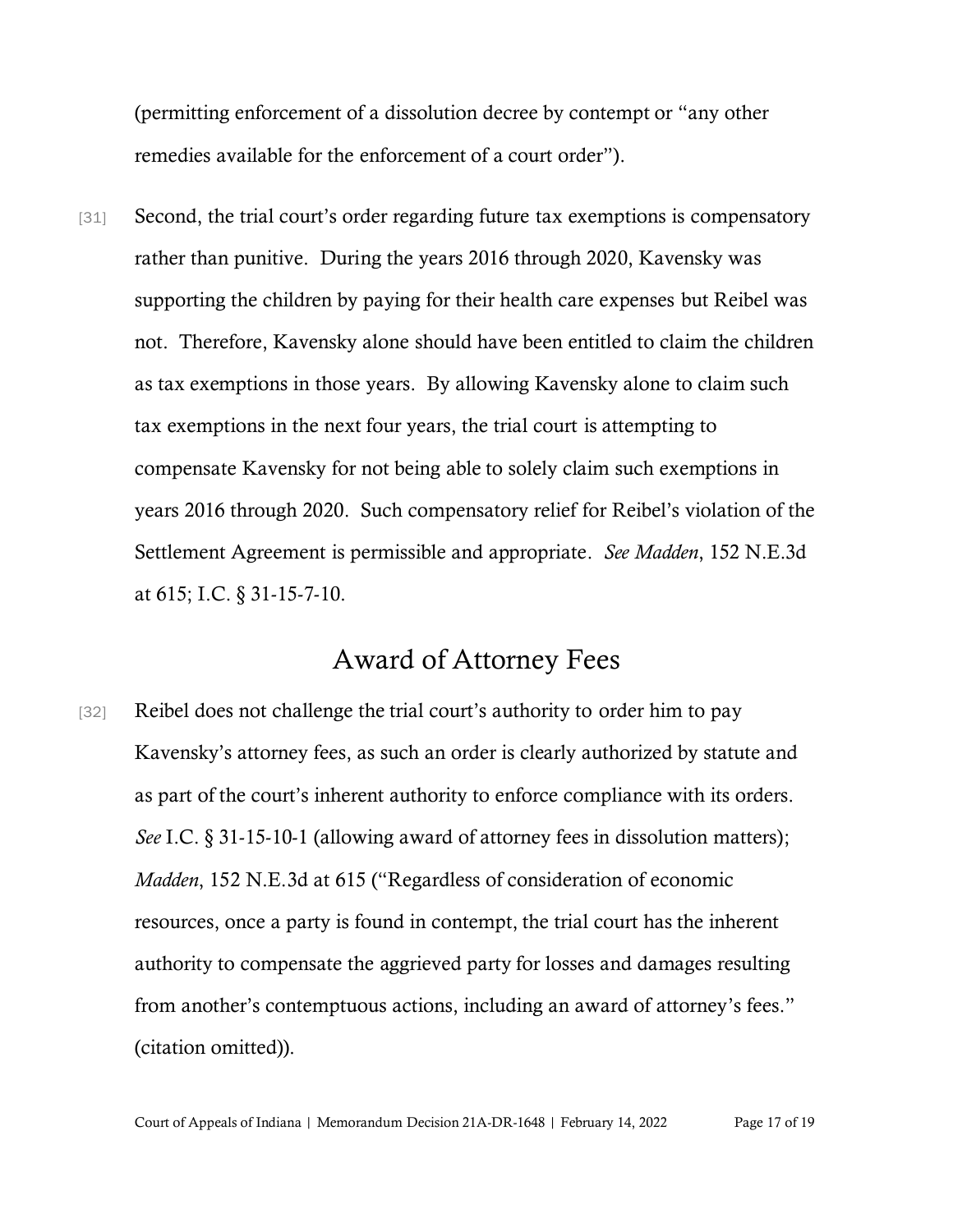[33] Rather than challenge Kavensky's entitlement to attorney fees, Reibel asserts that there was insufficient evidentiary support for the amount of those fees. We agree. The only evidence related to the amount of attorney fees Kavensky incurred in the contempt motion is her testimony that those fees were "about 3,000" dollars. Tr. at 13. Kavensky presented no evidence to support that amount, such as an attorney's fee affidavit and documentation of her attorney's hourly rate and hours billed. She did not even present testimony as to the exact amount she was billed for attorney fees. Therefore, we reverse the order that Reibel pay \$3,000 in attorney fees and remand to the trial court for a determination of the amount of reasonable attorney fees Kavensky incurred in pursing her contempt motion.

## Conclusion

[34] The trial court did not impermissibly modify the parties' Settlement Agreement when it ordered Reibel to pay Kavensky her half of the SEP funds; rather, the court reasonably construed the Settlement Agreement as requiring that Reibel make needed repairs to the marital residence from the SEP funds and transfer to Kavensky her portion of the remaining SEP funds within a reasonable time. The trial court did not err in determining that it was unreasonable for Reibel to fail for over five years to take such actions and that such unreasonable failure resulted in a waiver of Reibel's contractual right to use the SEP funds to pay for the remaining needed home repairs. The order that Reibel pay Kavensky her portion of the SEP funds was not erroneous.